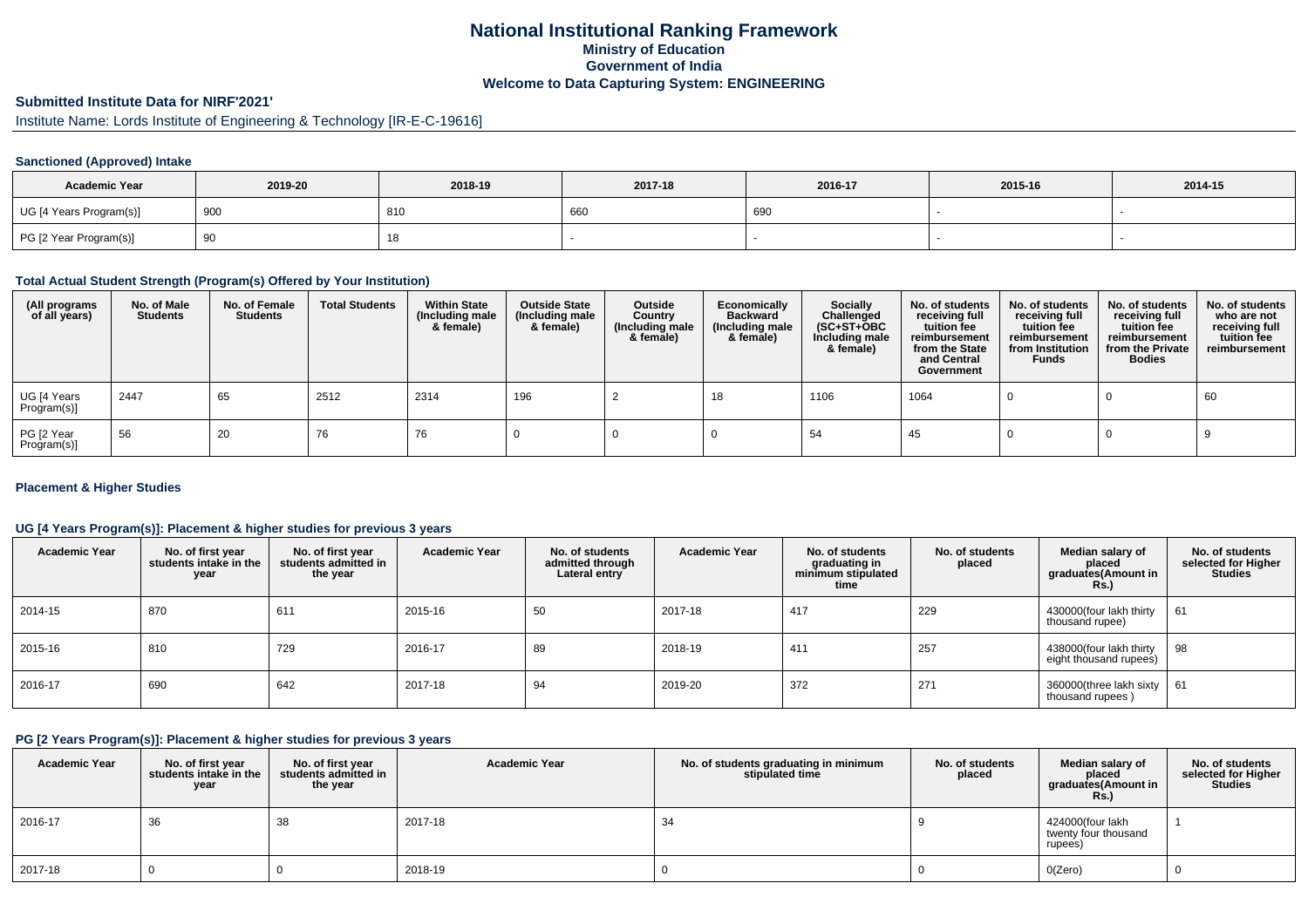| 2018-19 | $\sim$ |  | 2019-20 |  |  | $\overline{A}$<br>41 D.<br>Thousanr<br>Sixtee<br>Only, |  |
|---------|--------|--|---------|--|--|--------------------------------------------------------|--|
|---------|--------|--|---------|--|--|--------------------------------------------------------|--|

#### **Ph.D Student Details**

| Ph.D (Student pursuing doctoral program till 2019-20 Students admitted in the academic year 2020-21 should not be entered here.) |                                                            |         |         |  |  |  |
|----------------------------------------------------------------------------------------------------------------------------------|------------------------------------------------------------|---------|---------|--|--|--|
| <b>Total Students</b>                                                                                                            |                                                            |         |         |  |  |  |
| Full Time                                                                                                                        |                                                            |         |         |  |  |  |
| Part Time                                                                                                                        |                                                            |         |         |  |  |  |
|                                                                                                                                  | No. of Ph.D students graduated (including Integrated Ph.D) |         |         |  |  |  |
|                                                                                                                                  | 2019-20                                                    | 2018-19 | 2017-18 |  |  |  |
| Full Time                                                                                                                        |                                                            |         |         |  |  |  |
| Part Time                                                                                                                        |                                                            |         |         |  |  |  |

## **Financial Resources: Utilised Amount for the Capital expenditure for previous 3 years**

| <b>Academic Year</b>                                                                                                                                                                      | 2019-20                                                                                      | 2018-19                                                                               | 2017-18                                                                                 |  |  |  |  |
|-------------------------------------------------------------------------------------------------------------------------------------------------------------------------------------------|----------------------------------------------------------------------------------------------|---------------------------------------------------------------------------------------|-----------------------------------------------------------------------------------------|--|--|--|--|
|                                                                                                                                                                                           | <b>Utilised Amount</b>                                                                       | <b>Utilised Amount</b>                                                                | <b>Utilised Amount</b>                                                                  |  |  |  |  |
| Annual Capital Expenditure on Academic Activities and Resources (excluding expenditure on buildings)                                                                                      |                                                                                              |                                                                                       |                                                                                         |  |  |  |  |
| Library (Books, Journals and e-Resources only)                                                                                                                                            | 1276359 (TWELVE LAKH SEVENTY SIX THOUSAND THREE<br>HUNDRED AND FIFTY NINE)                   | 1987887 (NINETEEN LAKH EIGHTY SEVEN THOUSAND<br>EIGHT HUNDRED EIGHTY SEVEN)           | 1794250 (SEVENTEEN LAKH NINETY FOUR THOUSAND<br>TWO HUNDRED AND FIFTY)                  |  |  |  |  |
| New Equipment and software for Laboratories                                                                                                                                               | 3874621 (THIRTY EIGHT LAKH SEVEN FOUR THOUSAND<br>SIX HUNDRED AND TWENTY ONE)                | 3137389 (THIRTY ONE LAKH THIRTY SEVEN THOUSAND<br>THREE HUNDRED AND EIGHTY NINE)      | 3186397 (THIRTY ONE LAKH EIGHTY SIX THOUSAND<br>THREE HUNDRED NINETY SEVEN)             |  |  |  |  |
| <b>Engineering Workshops</b>                                                                                                                                                              | 998368 (NINE LAKH NINETY EIGHT THOUSAND THREE<br>HUNDRED AND SIXTY EIGHT)                    | 965132 (NINE LAKH SIXTY FIVE THOUSAND ONE<br>HUNDRED AND THIRTY TWO)                  | 980507 (NINE LAKH EIGHTY THOUSAND FIVE HUNDRED<br>AND SEVEN)                            |  |  |  |  |
| Other expenditure on creation of Capital Assets (For setting up<br>classrooms, seminar hall, conference hall, library, Lab, Engg<br>workshops excluding expenditure on Land and Building) | 12883792 (ONE CRORE TWENTY EIGHT LAKH EIGHTY<br>THREE THOUSAND SEVEN HUNDERED AND NINTY TWO) | 13317219 (ONE CRORE THIRTY THREE LAKH SEVENTEEN<br>THOUSAND TWO HUNDRED AND NINETEEN) | 16570874 (ONE CRORE SIXTY FIVE LAKH SEVENTY<br>THOUSAND EIGHT HUNDRED AND SEVENTY FOUR) |  |  |  |  |

## **Financial Resources: Utilised Amount for the Operational expenditure for previous 3 years**

| <b>Academic Year</b>                                                                                                               | 2019-20                                        | 2018-19                                        | 2017-18                                         |  |  |  |  |  |
|------------------------------------------------------------------------------------------------------------------------------------|------------------------------------------------|------------------------------------------------|-------------------------------------------------|--|--|--|--|--|
|                                                                                                                                    | <b>Utilised Amount</b>                         | <b>Utilised Amount</b>                         | <b>Utilised Amount</b>                          |  |  |  |  |  |
| <b>Annual Operational Expenditure</b>                                                                                              |                                                |                                                |                                                 |  |  |  |  |  |
| Salaries (Teaching and Non Teaching staff)                                                                                         | 130412032 (THIRTEEN CRORE FOUR LAKH TWELVE     | 126945348 (TWELVE CRORE SIXTY NINE LAKH FORTY  | 121446372 (TWELVE CRORE FOURTEEN LAKHS FORTY    |  |  |  |  |  |
|                                                                                                                                    | THOUSAND THIRTY TWO )                          | FIVE THOUSAND THREE HUNDRED AND FORTY EIGHT)   | SIX THOUSAND THREE HUNDRED AND SEVENTY TWO)     |  |  |  |  |  |
| Maintenance of Academic Infrastructure or consumables and                                                                          | 5880521 (FIFTY EIGHT LAKH EIGHTY THOUSAND FIVE | 4298529 (FORTY TWO LAKHS NINETY EIGHT THOUSAND | 3899802 (THIRTY EIGHT LAKH NINETY NINE THOUSAND |  |  |  |  |  |
| other running expenditures (excluding maintenance of hostels<br>and allied services, rent of the building, depreciation cost, etc) | HUNDRED AND TWENTY ONE)                        | FIVE HUNDRED AND TWENTY NINE)                  | EIGHT HUNDRED AND TWO)                          |  |  |  |  |  |
| Seminars/Conferences/Workshops                                                                                                     | 815280 (EIGHT LAKHS FIFTEEN THOUSAND TWO       | 704610 (SEVEN LAKH FOUR THOUSAND SIX HUNDRED   | 690562 (SIX LAKH NINETY THOUSAND FIVE HUNDRED   |  |  |  |  |  |
|                                                                                                                                    | HUNDRÈD AND EIGHTY)                            | AND TEN)                                       | AND SIXTY TWO)                                  |  |  |  |  |  |

**IPR**

| Color.<br>$\mathbf{u}$<br>⊍dl∖<br>- v cr | ---<br>201. | 2018 | 2017 |
|------------------------------------------|-------------|------|------|
|------------------------------------------|-------------|------|------|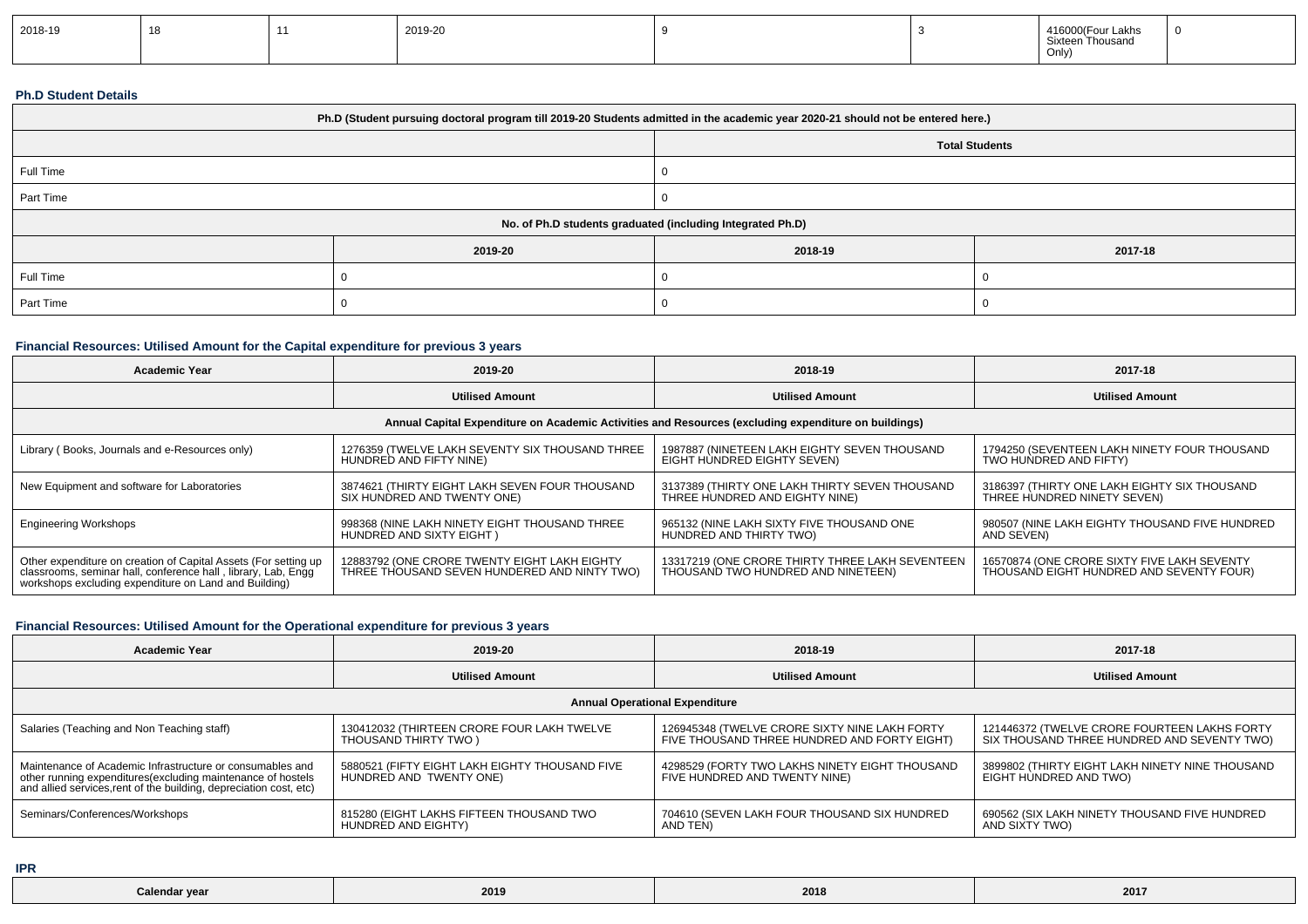| No. of Patents Published |  |  |
|--------------------------|--|--|
| No. of Patents Granted   |  |  |

## **Sponsored Research Details**

| <b>Financial Year</b>                    | 2019-20                             | 2018-19                                     | 2017-18                                            |
|------------------------------------------|-------------------------------------|---------------------------------------------|----------------------------------------------------|
| Total no. of Sponsored Projects          |                                     | 1 С                                         | ں ا                                                |
| Total no. of Funding Agencies            |                                     |                                             | 11                                                 |
| Total Amount Received (Amount in Rupees) | 932000                              | 2678000                                     | 1758600                                            |
| Amount Received in Words                 | NINE LAKHS THIRTY TWO THOUSAND ONLY | TWENTY SIX LAKH SEVENTY EIGHT THOUSAND ONLY | ELEVEN LAKH SEVENTY SSEVEN THOUSAND TWO<br>HUNDRED |

## **Consultancy Project Details**

| <b>Financial Year</b>                    | 2019-20                                | 2018-19                                                          | 2017-18                                       |
|------------------------------------------|----------------------------------------|------------------------------------------------------------------|-----------------------------------------------|
| Total no. of Consultancy Projects        |                                        | 433                                                              | 54                                            |
| Total no. of Client Organizations        |                                        | 15                                                               | 15                                            |
| Total Amount Received (Amount in Rupees) | 4113000                                | 8934340                                                          | 2692090                                       |
| Amount Received in Words                 | FORTY ONE LAKHS THIRTEEN THOUSAND ONLY | EIGHTY NINE LAKH THIRTY FOUR THOUSAND THREE<br>HUNDRED AND FORTY | TWENTY SIX LAKH NINETY TWO THOUSAND AND NINTY |

### **PCS Facilities: Facilities of physically challenged students**

| 1. Do your institution buildings have Lifts/Ramps?                                                                                                        | Yes, more than 80% of the buildings |
|-----------------------------------------------------------------------------------------------------------------------------------------------------------|-------------------------------------|
| 2. Do your institution have provision for walking aids, includingwheelchairs and transportation from one building to another for<br>handicapped students? | Yes                                 |
| 3. Do your institution buildings have specially designed toilets for handicapped students?                                                                | Yes, more than 80% of the buildings |

# **Faculty Details**

| <b>Srno</b> | Name                                      | Age | Designation            | Gender | Qualification | <b>Experience (In</b><br>Months) | <b>Is Associated</b><br><b>Last Year</b> | Currently<br>working with<br>institution? | <b>Joining Date</b> | <b>Leaving Date</b> | <b>Association type</b> |
|-------------|-------------------------------------------|-----|------------------------|--------|---------------|----------------------------------|------------------------------------------|-------------------------------------------|---------------------|---------------------|-------------------------|
|             | <b>SHAIK</b><br>MAHAMMAD<br><b>RASOOL</b> | 37  | Assistant<br>Professor | Male   | M.Tech        | 108                              | Yes                                      | Yes                                       | 11-02-2015          | $\sim$              | Regular                 |
| 2           | <b>MOHAMMED</b><br>KHALID AHMED           | 33  | Assistant<br>Professor | Male   | M.S           | 88                               | Yes                                      | Yes                                       | 15-04-2015          | $\sim$              | Regular                 |
| 3           | BHADAVATH<br><b>KIRAN KUMAR</b>           | 35  | Associate<br>Professor | Male   | M.Tech        | 138                              | Yes                                      | Yes                                       | 05-07-2014          | $\sim$              | Regular                 |
|             | TELUGOLLU<br>HARICHANDRUD                 | 30  | Assistant<br>Professor | Male   | M.Tech        | 60                               | Yes                                      | Yes                                       | 12-11-2015          | $\sim$              | Regular                 |
|             | <b>VIKRAM</b><br>CHANDALIYA               | 28  | Assistant<br>Professor | Male   | M.Tech        | 67                               | Yes                                      | Yes                                       | 14-12-2015          | $\sim$              | Regular                 |
| 6           | <b>ABDUL WASAY</b><br><b>MUDASSER</b>     | 34  | Associate<br>Professor | Male   | M.Tech        | 114                              | Yes                                      | Yes                                       | 01-07-2013          | $\sim$              | Regular                 |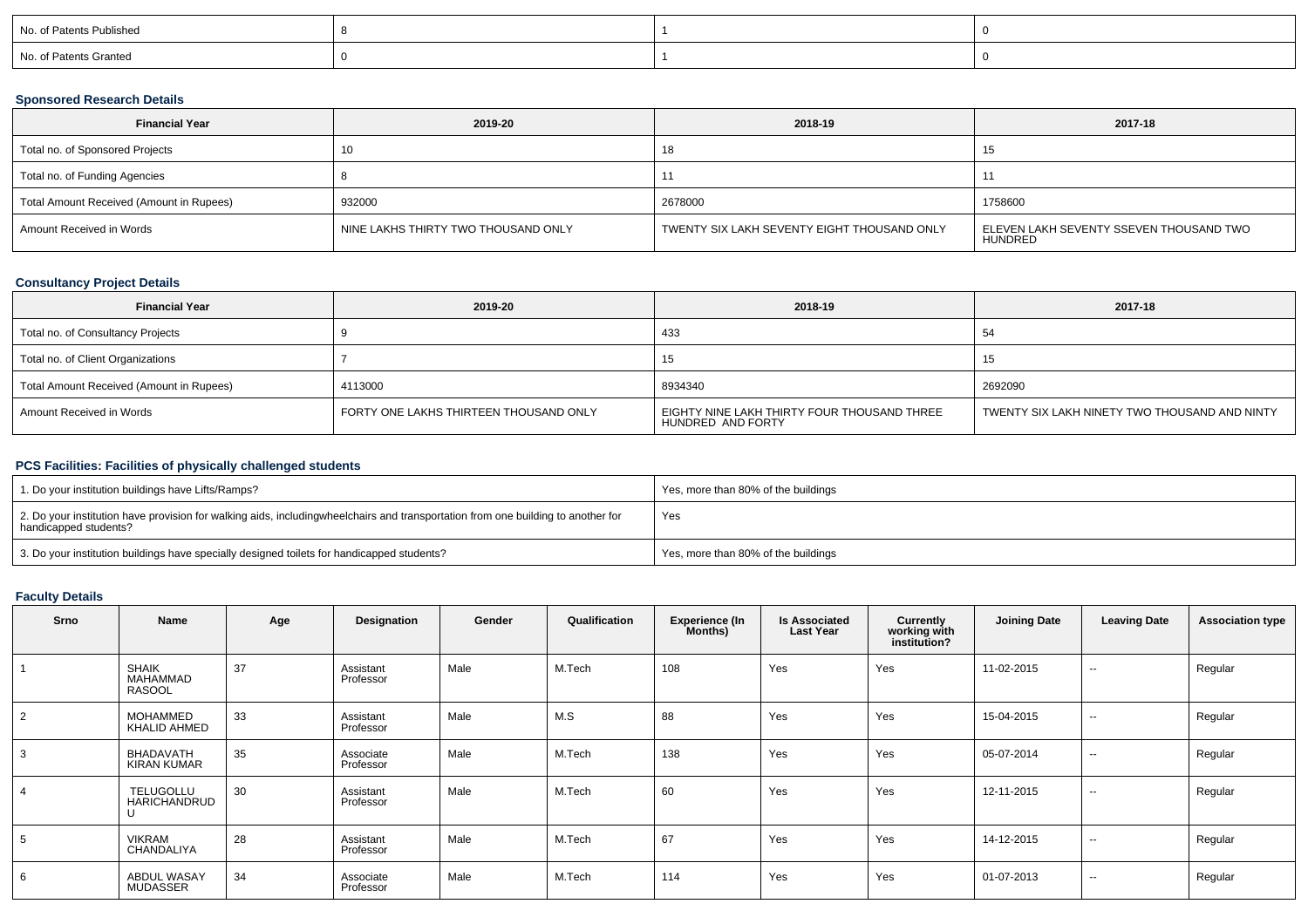| $\overline{7}$ | RACHALA<br>SURENDER<br><b>REDDY</b>      | 35 | Associate<br>Professor | Male   | M.Tech     | 97  | Yes | Yes | 16-04-2015 | --                       | Regular |
|----------------|------------------------------------------|----|------------------------|--------|------------|-----|-----|-----|------------|--------------------------|---------|
| 8              | <b>NIHAR APPAM</b>                       | 30 | Assistant<br>Professor | Male   | M.Tech     | 60  | Yes | Yes | 12-11-2015 | --                       | Regular |
| 9              | RAGHAVENDRA<br><b>BUSAPPA</b>            | 32 | Assistant<br>Professor | Male   | M.Tech     | 56  | Yes | Yes | 16-11-2015 | $\overline{\phantom{a}}$ | Regular |
| 10             | KOLLURU<br><b>MURALIDHAR</b>             | 29 | Assistant<br>Professor | Male   | M.Tech     | 64  | Yes | Yes | 15-05-2015 | --                       | Regular |
| 11             | <b>BOLLA ESHWAR</b>                      | 30 | Assistant<br>Professor | Male   | M.E.       | 48  | Yes | Yes | 14-07-2016 | ш,                       | Regular |
| 12             | VIJAYAKUMAR<br>SAJJAN                    | 32 | Assistant<br>Professor | Male   | M.Tech     | 64  | Yes | Yes | 15-11-2016 | --                       | Regular |
| 13             | <b>MOHAMMED</b><br>ABDUL JUNAID          | 28 | Assistant<br>Professor | Male   | M.Tech     | 69  | Yes | Yes | 22-10-2015 | ш,                       | Regular |
| 14             | VELAGAPUDI<br>HARSHAVARDHA<br>N          | 31 | Assistant<br>Professor | Male   | M.Tech     | 66  | Yes | Yes | 06-12-2017 | --                       | Regular |
| 15             | MOHAMMAD<br>ABBAS KHAN                   | 29 | Assistant<br>Professor | Male   | M.E.       | 57  | Yes | Yes | 22-10-2015 | --                       | Regular |
| 16             | SHAIK SHAZIA<br><b>TABASSUM</b>          | 27 | Assistant<br>Professor | Female | M.Tech     | 20  | Yes | Yes | 02-01-2019 | --                       | Regular |
| 17             | RASHMI SUDHA                             | 36 | Assistant<br>Professor | Female | M.Tech     | 55  | Yes | Yes | 04-12-2017 | --                       | Regular |
| 18             | TINGIRKAR<br><b>SARITHA</b>              | 33 | Assistant<br>Professor | Female | M.Tech     | 90  | Yes | Yes | 04-12-2017 | --                       | Regular |
| 19             | MD IRSHAD ALI                            | 36 | Associate<br>Professor | Male   | M.Sc.      | 162 | Yes | Yes | 13-04-2015 | --                       | Regular |
| 20             | PEDDAUPPARI<br><b>MANYAM KONDA</b>       | 32 | Assistant<br>Professor | Male   | M.Sc.      | 69  | Yes | Yes | 22-11-2015 | --                       | Regular |
| 21             | ANJUM BEGUM                              | 31 | Assistant<br>Professor | Female | M.Sc.      | 55  | Yes | Yes | 17-01-2017 | --                       | Regular |
| 22             | SYED<br>NASEERUDDIN                      | 37 | Assistant<br>Professor | Male   | M.Sc.      | 80  | Yes | Yes | 05-12-2017 | --                       | Regular |
| 23             | HAJI DATTU                               | 27 | Assistant<br>Professor | Male   | M.Sc.      | 43  | Yes | Yes | 18-12-2017 | --                       | Regular |
| 24             | <b>BHANUPRASAD</b><br>SANGI              | 26 | Assistant<br>Professor | Male   | M.Sc.      | 30  | Yes | Yes | 22-01-2018 | --                       | Regular |
| 25             | SYEDA<br><b>NUSRATH</b><br><b>FATIMA</b> | 46 | Associate<br>Professor | Female | M.A        | 271 | Yes | Yes | 12-04-2010 | --                       | Regular |
| 26             | <b>SHAIK</b><br>MOHAMMED ALI             | 37 | Associate<br>Professor | Male   | M.Sc.      | 167 | Yes | Yes | 21-08-2006 | $\sim$                   | Regular |
| 27             | MASARATH<br><b>JABEEN</b>                | 41 | Associate<br>Professor | Female | M.Sc.      | 151 | Yes | Yes | 12-07-2012 | н.                       | Regular |
| 28             | Dr REHANA<br><b>ANJUM</b>                | 45 | Associate<br>Professor | Female | Ph.D       | 259 | Yes | Yes | 15-02-2019 | $\sim$                   | Regular |
| 29             | K TIRUPATHAIAH                           | 35 | Associate<br>Professor | Male   | <b>MBA</b> | 126 | Yes | Yes | 01-10-2016 | --                       | Regular |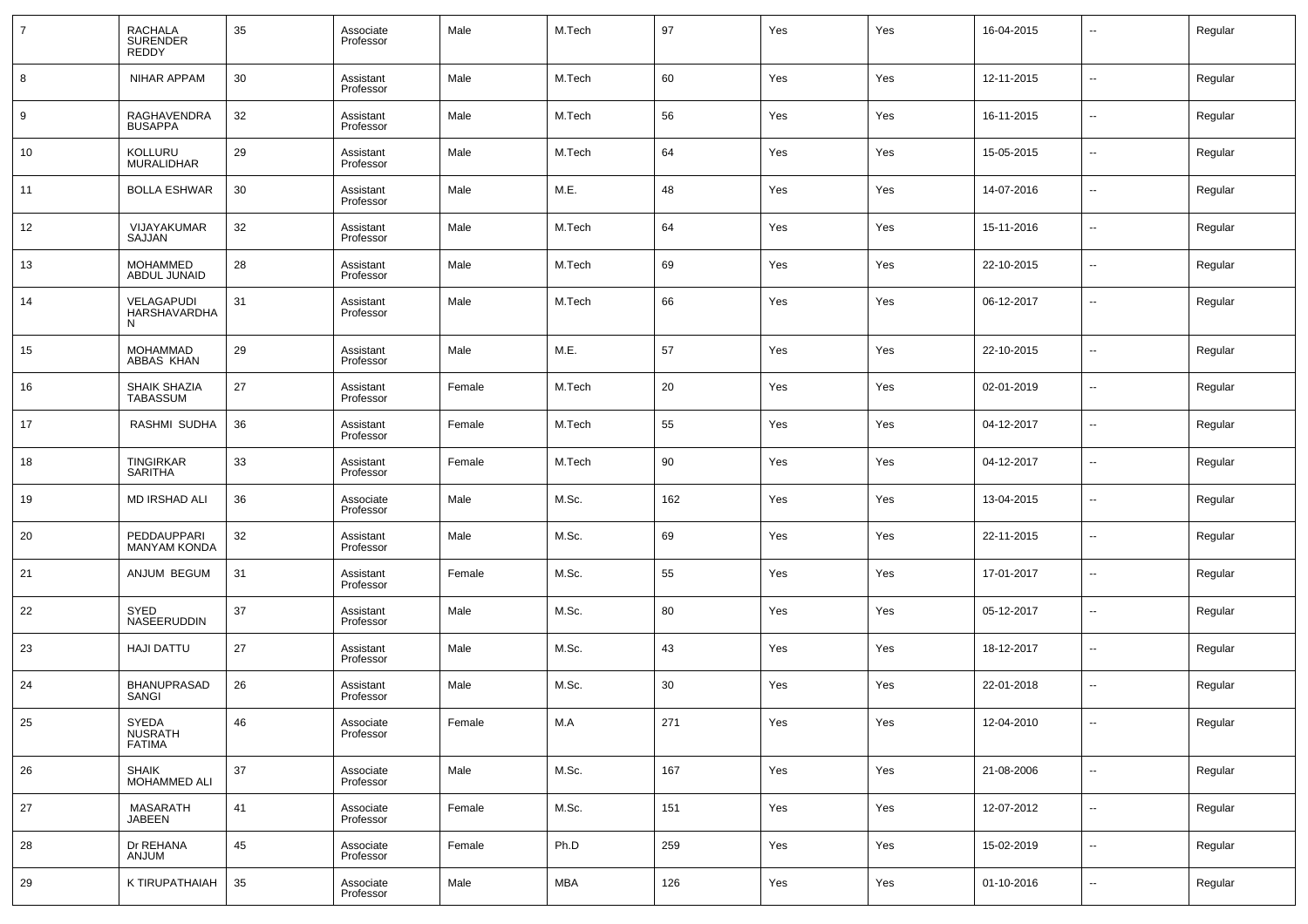| 30 | <b>KUMARA NAIK</b>                              | 30 | Assistant<br>Professor | Male   | M.Tech     | 48  | Yes | Yes | 01-07-2015 | $\sim$         | Regular |
|----|-------------------------------------------------|----|------------------------|--------|------------|-----|-----|-----|------------|----------------|---------|
| 31 | <b>BHARDWAJ</b><br><b>STUTI</b>                 | 32 | Assistant<br>Professor | Female | <b>MBA</b> | 47  | Yes | Yes | 01-08-2017 | ⊷.             | Regular |
| 32 | <b>DAMERA</b><br><b>MOUNIKA</b>                 | 31 | Assistant<br>Professor | Female | <b>MBA</b> | 78  | Yes | Yes | 24-09-2018 | ⊷.             | Regular |
| 33 | <b>DODDA</b><br><b>NINGAPPA</b><br>PACHCHINAVAR | 34 | Assistant<br>Professor | Male   | M.Tech     | 85  | Yes | Yes | 19-09-2014 | --             | Regular |
| 34 | SHAIK JEELANI<br><b>BASHA</b>                   | 41 | Assistant<br>Professor | Male   | <b>MBA</b> | 79  | Yes | Yes | 02-07-2018 | --             | Regular |
| 35 | <b>MOHAMMED</b><br><b>IQBAL KHATIB</b>          | 32 | Assistant<br>Professor | Male   | M.Tech     | 68  | Yes | Yes | 15-06-2014 | --             | Regular |
| 36 | PRASHANT<br>KHASGE                              | 31 | Assistant<br>Professor | Male   | M.Tech     | 50  | Yes | Yes | 09-09-2016 | --             | Regular |
| 37 | KANDIKONDA<br><b>NAVEEN KUMAR</b>               | 32 | Assistant<br>Professor | Male   | <b>MBA</b> | 90  | Yes | Yes | 01-08-2018 | --             | Regular |
| 38 | ALURE<br><b>SUDHEER</b>                         | 28 | Assistant<br>Professor | Male   | M.Tech     | 47  | Yes | Yes | 09-09-2016 | --             | Regular |
| 39 | <b>MOHAMMED</b><br>ASIF KATTIMANI               | 31 | Assistant<br>Professor | Male   | M.Tech     | 51  | Yes | Yes | 14-05-2016 | --             | Regular |
| 40 | <b>MD</b><br><b>MISBAHUDDIN</b>                 | 33 | Assistant<br>Professor | Male   | M.Tech     | 89  | Yes | Yes | 25-03-2015 | --             | Regular |
| 41 | <b>MEDI RAKESH</b><br><b>KUMAR</b>              | 28 | Assistant<br>Professor | Male   | M.Tech     | 50  | Yes | Yes | 22-05-2017 | --             | Regular |
| 42 | <b>DUNGA</b><br>SIMHANA DEVI                    | 28 | Assistant<br>Professor | Female | M.Tech     | 55  | Yes | Yes | 12-12-2017 | $\overline{a}$ | Regular |
| 43 | SAMUDRALA<br>NAGARANI                           | 30 | Assistant<br>Professor | Female | M.Tech     | 48  | Yes | Yes | 11-12-2017 | --             | Regular |
| 44 | E k SRIDEVI                                     | 39 | Assistant<br>Professor | Female | <b>MBA</b> | 186 | Yes | Yes | 31-07-2013 | --             | Regular |
| 45 | MUZZAFARUDDI<br>N KHAJA<br><b>MOHAMMED</b>      | 26 | Assistant<br>Professor | Male   | M.Tech     | 19  | Yes | Yes | 24-12-2018 | --             | Regular |
| 46 | PURANAM SASI<br>KANTH                           | 26 | Assistant<br>Professor | Male   | M.Tech     | 28  | Yes | Yes | 21-04-2018 | --             | Regular |
| 47 | <b>CHAITANYA</b><br>KATIKALA<br>PANDU RANGA     | 26 | Assistant<br>Professor | Male   | M.Tech     | 21  | Yes | Yes | 12-11-2018 |                | Regular |
| 48 | <b>SUBRAMANYES</b><br><b>WARA KARRI</b>         | 26 | Assistant<br>Professor | Male   | M.Tech     | 19  | Yes | Yes | 24-12-2018 | --             | Regular |
| 49 | PULIGILLA<br>SWETHA                             | 33 | Assistant<br>Professor | Female | M.Tech     | 85  | Yes | Yes | 28-06-2013 | ⊷.             | Regular |
| 50 | <b>MOHAMMED</b><br>ABDUL HALEEM<br><b>ATHER</b> | 43 | Assistant<br>Professor | Male   | M.Tech     | 66  | Yes | Yes | 12-01-2015 | ⊷.             | Regular |
| 51 | VIMMIGARI<br>KARTHIK                            | 31 | Assistant<br>Professor | Male   | M.Tech     | 87  | Yes | Yes | 16-04-2015 | $\sim$         | Regular |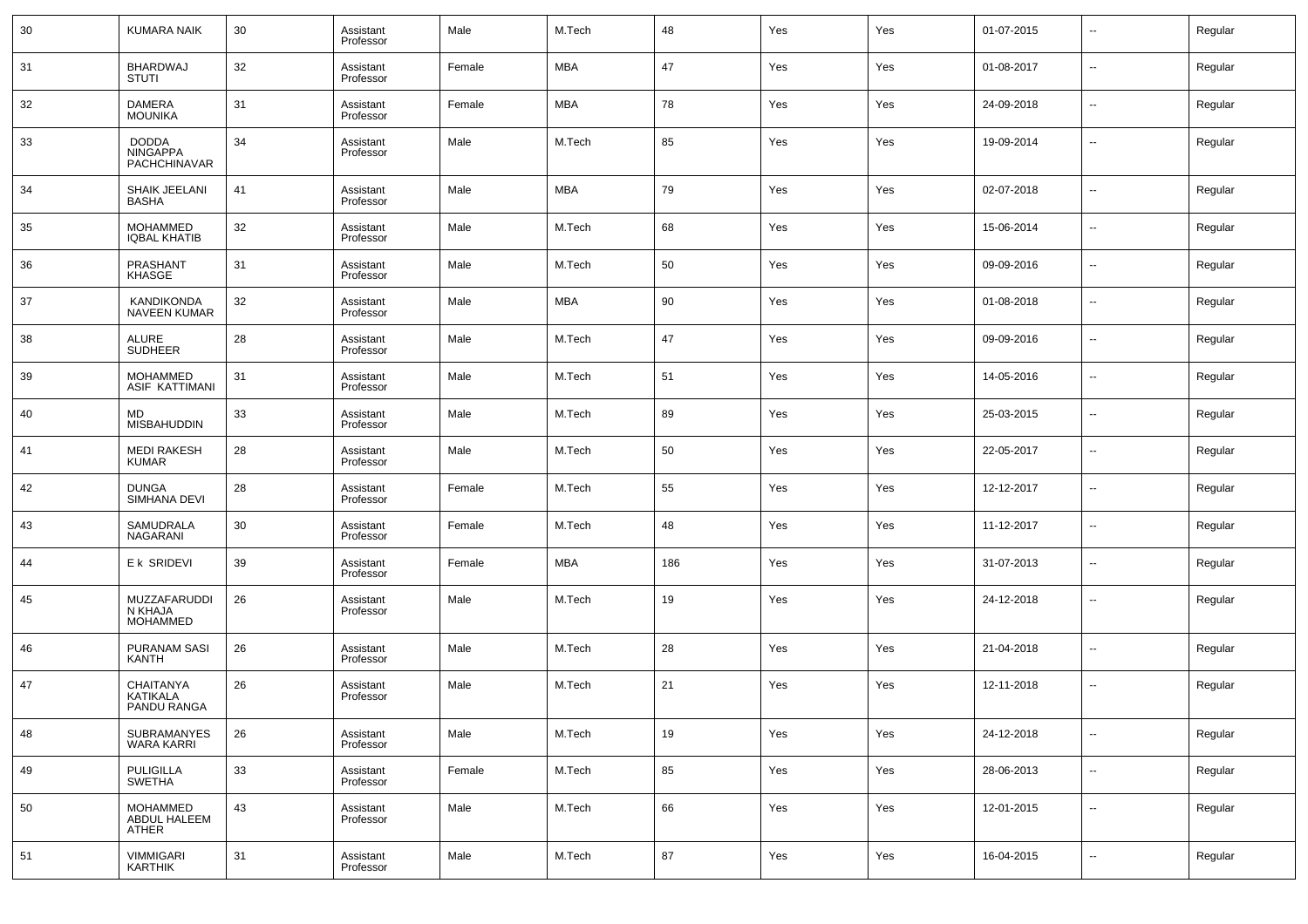| 52 | <b>BAIRI</b><br>VENKATESHWAR<br>LU                | 29 | Assistant<br>Professor | Male   | M.Tech | 55  | Yes | Yes | 07-12-2015 | --     | Regular |
|----|---------------------------------------------------|----|------------------------|--------|--------|-----|-----|-----|------------|--------|---------|
| 53 | <b>VL SURYA</b><br><b>PRABHA</b>                  | 36 | Assistant<br>Professor | Female | M.Tech | 90  | Yes | Yes | 27-06-2016 | ш,     | Regular |
| 54 | <b>RAJANI</b><br><b>VENKATA</b><br><b>KRISHNA</b> | 35 | Assistant<br>Professor | Male   | M.Tech | 127 | Yes | Yes | 17-11-2016 | --     | Regular |
| 55 | SHAIK ZIA UL<br><b>HUQ</b>                        | 30 | Assistant<br>Professor | Male   | M.Tech | 54  | Yes | Yes | 20-07-2017 | --     | Regular |
| 56 | <b>SETTIPALLI</b><br>MALLIKHARJUNA                | 32 | Assistant<br>Professor | Male   | M.Tech | 53  | Yes | Yes | 22-05-2017 | --     | Regular |
| 57 | <b>KOLARKAR</b><br>ASHLESHA                       | 35 | Assistant<br>Professor | Female | M.Tech | 115 | Yes | Yes | 17-06-2013 | --     | Regular |
| 58 | <b>ASHWINI</b><br>VALERU                          | 26 | Assistant<br>Professor | Male   | M.Tech | 31  | Yes | Yes | 05-12-2017 | --     | Regular |
| 59 | <b>MD ABDUL</b><br><b>RASOOL</b>                  | 37 | Associate<br>Professor | Male   | M.Tech | 151 | Yes | Yes | 26-06-2014 | --     | Regular |
| 60 | SARAP<br><b>RAGHAVENDRA</b>                       | 26 | Assistant<br>Professor | Male   | M.Tech | 30  | Yes | Yes | 27-01-2018 | --     | Regular |
| 61 | <b>MOHAMMED</b><br><b>MATEEN</b><br>AHMMED        | 30 | Assistant<br>Professor | Male   | M.Tech | 68  | Yes | Yes | 24-11-2014 | ۰.     | Regular |
| 62 | <b>SUEBHA</b><br><b>KHATOON</b>                   | 28 | Assistant<br>Professor | Female | M.Tech | 68  | Yes | Yes | 22-02-2016 | --     | Regular |
| 63 | SHAIK<br><b>MAHEBOOB</b>                          | 34 | Assistant<br>Professor | Male   | M.Tech | 85  | Yes | Yes | 18-09-2015 | --     | Regular |
| 64 | CHILUMULA<br><b>SRIKANTH</b>                      | 28 | Assistant<br>Professor | Male   | M.Tech | 44  | Yes | Yes | 08-11-2016 | --     | Regular |
| 65 | <b>ABDUL RAIS</b>                                 | 30 | Assistant<br>Professor | Male   | M.Tech | 67  | Yes | Yes | 19-08-2016 | --     | Regular |
| 66 | <b>SHAIK ZUBAIR</b>                               | 27 | Assistant<br>Professor | Male   | M.Tech | 44  | Yes | Yes | 29-11-2016 | --     | Regular |
| 67 | ZAREENA<br><b>BEGUM</b>                           | 27 | Assistant<br>Professor | Female | M.Tech | 19  | Yes | Yes | 27-12-2018 | --     | Regular |
| 68 | <b>MANDA ANUSHA</b>                               | 28 | Assistant<br>Professor | Female | M.Tech | 19  | Yes | Yes | 27-12-2018 | --     | Regular |
| 69 | <b>JAVAIRIA</b><br><b>BEGUM</b>                   | 27 | Assistant<br>Professor | Female | M.Tech | 19  | Yes | Yes | 24-12-2018 | ۰.     | Regular |
| 70 | <b>BHAVANI</b><br>SRAVANI                         | 25 | Assistant<br>Professor | Female | M.Tech | 19  | Yes | Yes | 28-12-2018 | --     | Regular |
| 71 | <b>ALLA MANASA</b>                                | 34 | Assistant<br>Professor | Female | M.Tech | 19  | Yes | Yes | 24-12-2018 | $\sim$ | Regular |
| 72 | <b>TELUGU</b><br><b>MANOHAR</b>                   | 35 | Associate<br>Professor | Male   | M.Tech | 97  | Yes | Yes | 25-06-2012 | $\sim$ | Regular |
| 73 | SAFIUDDIN<br><b>MOHAMMED</b>                      | 48 | Associate<br>Professor | Male   | M.S    | 324 | Yes | Yes | 13-04-2015 | $\sim$ | Regular |
| 74 | <b>MOHAMMED</b><br><b>MOIZ</b>                    | 30 | Assistant<br>Professor | Male   | M.Tech | 60  | Yes | Yes | 09-07-2015 | $\sim$ | Regular |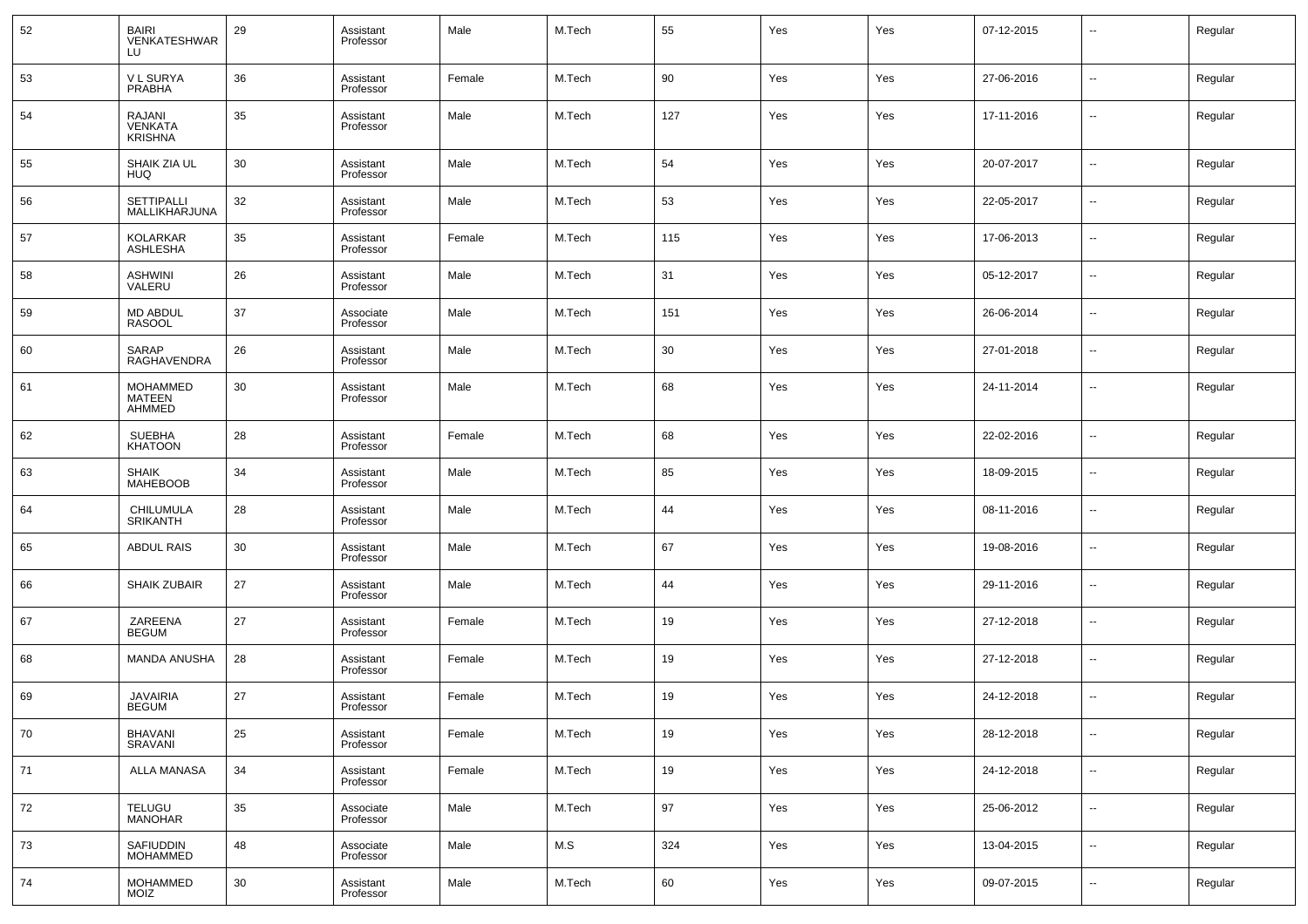| 75 | ANGADI ZEELANI<br><b>BASHA</b>        | 40 | Assistant<br>Professor | Male | M.Tech | 92     | Yes | Yes | 02-11-2012 | --             | Regular |
|----|---------------------------------------|----|------------------------|------|--------|--------|-----|-----|------------|----------------|---------|
| 76 | <b>MOHAMMAD</b><br><b>ISMAIL KHAN</b> | 30 | Assistant<br>Professor | Male | M.Tech | 67     | Yes | Yes | 07-12-2015 | --             | Regular |
| 77 | <b>MOHAMMED</b><br>KHALID             | 28 | Assistant<br>Professor | Male | M.Tech | 57     | Yes | Yes | 01-11-2016 | --             | Regular |
| 78 | <b>RG NAUMAN</b><br><b>KHAN</b>       | 29 | Assistant<br>Professor | Male | M.Tech | 79     | Yes | Yes | 23-06-2016 | --             | Regular |
| 79 | <b>MOHAMMED</b><br><b>RIZWAN</b>      | 26 | Assistant<br>Professor | Male | M.Tech | 66     | Yes | Yes | 04-01-2017 | --             | Regular |
| 80 | ATIF ULLAH<br><b>KHAN</b>             | 27 | Assistant<br>Professor | Male | M.Tech | 43     | Yes | Yes | 28-12-2016 | --             | Regular |
| 81 | ABDUL RAHMAN<br><b>KHAN</b>           | 29 | Assistant<br>Professor | Male | M.Tech | 73     | Yes | Yes | 01-06-2016 | --             | Regular |
| 82 | SYED ILIYAS ALI                       | 27 | Assistant<br>Professor | Male | M.Tech | 43     | Yes | Yes | 14-12-2016 | --             | Regular |
| 83 | <b>MOHAMMED</b><br><b>MOIZ HAMI</b>   | 32 | Assistant<br>Professor | Male | M.Tech | 67     | Yes | Yes | 01-12-2016 | --             | Regular |
| 84 | <b>MOHD FURKHAN</b>                   | 26 | Assistant<br>Professor | Male | M.Tech | 31     | Yes | Yes | 04-12-2017 | --             | Regular |
| 85 | VENKATESHAM<br><b>SABBIDI</b>         | 29 | Assistant<br>Professor | Male | M.Tech | 36     | Yes | Yes | 22-09-2017 | --             | Regular |
| 86 | <b>HANGARGI</b><br><b>SUMEET</b>      | 28 | Assistant<br>Professor | Male | M.Tech | 54     | Yes | Yes | 27-08-2018 | --             | Regular |
| 87 | SANGAME<br><b>RAMESH</b>              | 35 | Assistant<br>Professor | Male | M.Tech | 79     | Yes | Yes | 13-08-2018 | --             | Regular |
| 88 | C VIKRAMA RAO                         | 29 | Assistant<br>Professor | Male | M.Tech | 79     | Yes | Yes | 04-01-2019 | --             | Regular |
| 89 | NADUVINAKERI<br><b>SANTOSH T</b>      | 28 | Assistant<br>Professor | Male | M.Tech | 46     | Yes | Yes | 11-10-2016 | --             | Regular |
| 90 | <b>M PREM SAI</b>                     | 29 | Assistant<br>Professor | Male | M.Tech | 31     | Yes | Yes | 05-01-2019 | --             | Regular |
| 91 | <b>HIROOLIKAR</b><br><b>SUDHEER</b>   | 28 | Assistant<br>Professor | Male | M.Tech | 31     | Yes | Yes | 07-01-2019 | --             | Regular |
| 92 | <b>SUMAN</b><br>RAMAVATH              | 29 | Assistant<br>Professor | Male | M.Tech | 66     | Yes | Yes | 01-04-2015 | --             | Regular |
| 93 | MD SAMI UDDIN                         | 27 | Assistant<br>Professor | Male | M.Tech | 42     | Yes | Yes | 02-01-2017 | $\overline{a}$ | Regular |
| 94 | MOHAMMED<br>ASIM AHMED                | 26 | Assistant<br>Professor | Male | M.Tech | 34     | Yes | Yes | 10-07-2018 | $\sim$         | Regular |
| 95 | ADEEB AZAM<br>KHAN                    | 28 | Assistant<br>Professor | Male | M.Tech | 55     | Yes | Yes | 10-07-2018 | $\sim$         | Regular |
| 96 | <b>MOHAMMED</b><br><b>MUQUEEM</b>     | 27 | Assistant<br>Professor | Male | M.Tech | $24\,$ | Yes | Yes | 02-07-2018 | $\sim$         | Regular |
| 97 | MOHAMMED<br>ABDUL HAMEED              | 47 | Assistant<br>Professor | Male | M.Tech | 259    | Yes | Yes | 11-07-2014 | $\sim$         | Regular |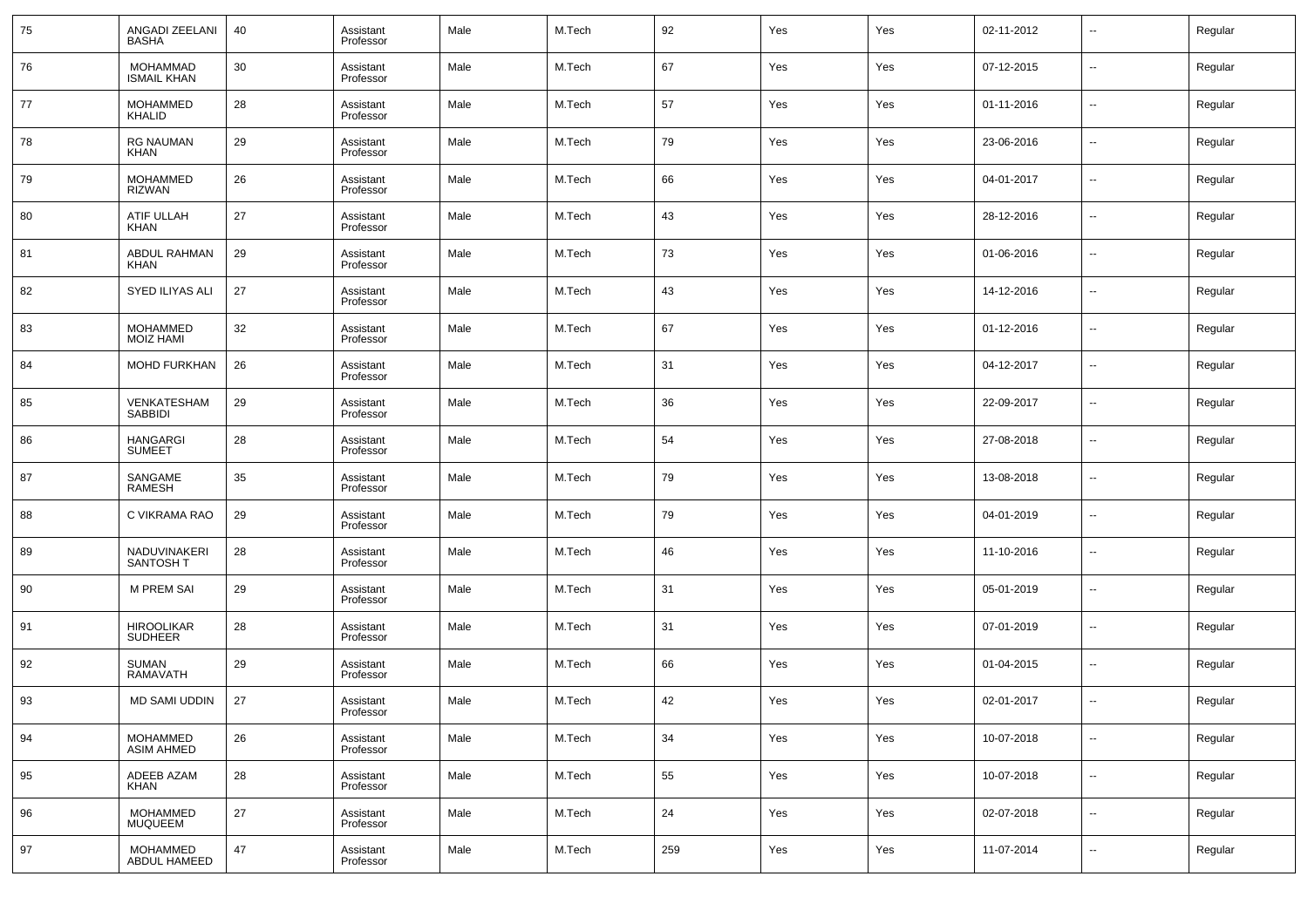| 98  | <b>SYED</b><br>SHIMROZE                      | 27 | Assistant<br>Professor | Female | M.Tech | 19  | Yes | Yes | 24-12-2018 | $\overline{\phantom{a}}$ | Regular |
|-----|----------------------------------------------|----|------------------------|--------|--------|-----|-----|-----|------------|--------------------------|---------|
| 99  | <b>MOHAMMED</b><br>ABDUL RIZWAN              | 29 | Assistant<br>Professor | Male   | M.Tech | 43  | Yes | Yes | 25-06-2018 | $\overline{\phantom{a}}$ | Regular |
| 100 | <b>KORTEWAD</b><br><b>SANJAY KUMAR</b>       | 28 | Assistant<br>Professor | Male   | M.Tech | 43  | Yes | Yes | 27-12-2018 | $\overline{\phantom{a}}$ | Regular |
| 101 | ANUSHA<br>THUNUGUNTLA                        | 28 | Assistant<br>Professor | Female | M.Tech | 36  | Yes | Yes | 22-09-2017 | $\overline{\phantom{a}}$ | Regular |
| 102 | AHMED HAYATH                                 | 41 | Assistant<br>Professor | Male   | M.Tech | 84  | Yes | Yes | 17-12-2015 | $\overline{\phantom{a}}$ | Regular |
| 103 | <b>BAQUER</b><br><b>MOHIUDDIN</b>            | 29 | Assistant<br>Professor | Male   | M.Tech | 79  | Yes | Yes | 28-10-2014 | $\overline{\phantom{a}}$ | Regular |
| 104 | <b>MANGA</b><br><b>GEETHANJALI</b>           | 30 | Assistant<br>Professor | Female | M.Tech | 31  | Yes | Yes | 06-12-2017 | $\overline{\phantom{a}}$ | Regular |
| 105 | <b>KOTESWARA</b><br>RAO<br>THIPPABATTULA     | 30 | Assistant<br>Professor | Male   | M.Tech | 52  | Yes | Yes | 04-12-2017 | --                       | Regular |
| 106 | <b>DEEPTHI</b><br><b>RAMPALLY</b><br>BHANU   | 34 | Assistant<br>Professor | Female | M.Tech | 73  | Yes | Yes | 02-01-2019 | $\overline{a}$           | Regular |
| 107 | SIDDIQUI<br><b>TAHSEEN</b><br><b>FATIMA</b>  | 41 | Associate<br>Professor | Female | M.A    | 115 | Yes | Yes | 26-08-2015 |                          | Regular |
| 108 | RAJASEKHAR<br>KARAMCHETI                     | 43 | Assistant<br>Professor | Male   | M.Sc.  | 115 | Yes | Yes | 02-01-2019 | --                       | Regular |
| 109 | <b>MOHAMMED</b><br>RIYAZ UDDIN               | 31 | Assistant<br>Professor | Male   | M.Sc.  | 67  | Yes | Yes | 24-12-2018 | ۰.                       | Regular |
| 110 | <b>MOHAMMED</b><br>ABDUL WASEEM              | 30 | Assistant<br>Professor | Male   | M.Sc.  | 43  | Yes | Yes | 24-12-2018 | $\overline{\phantom{a}}$ | Regular |
| 111 | <b>MALLIDI S</b><br>NAGENDRA<br>PRASAD REDDY | 29 | Assistant<br>Professor | Male   | M.Tech | 72  | Yes | Yes | 22-05-2017 | --                       | Regular |
| 112 | PANDIRI JHANSI<br>RANI                       | 27 | Assistant<br>Professor | Female | M.Tech | 30  | Yes | Yes | 22-01-2018 | --                       | Regular |
| 113 | SARITHA<br><b>MADDIPATI</b>                  | 26 | Assistant<br>Professor | Female | M.Tech | 26  | Yes | Yes | 19-05-2018 | --                       | Regular |
| 114 | KATTA LAVANYA<br>DURGA BHAVANI               | 24 | Assistant<br>Professor | Female | M.Tech | 30  | Yes | Yes | 15-06-2018 | --                       | Regular |
| 115 | PICHIKALA<br>VARSHA                          | 26 | Assistant<br>Professor | Female | M.Tech | 30  | Yes | Yes | 06-06-2018 | $\overline{a}$           | Regular |
| 116 | CHINNAN RANJU                                | 28 | Assistant<br>Professor | Male   | M.Tech | 54  | Yes | Yes | 27-12-2018 | Щ,                       | Regular |
| 117 | Dr MOHAMMED<br>SAMEER AHMED                  | 33 | Associate<br>Professor | Male   | Ph.D   | 55  | Yes | Yes | 18-02-2019 | Щ,                       | Regular |
| 118 | Dr REETU<br>SHARMA                           | 35 | Associate<br>Professor | Female | Ph.D   | 90  | Yes | Yes | 04-02-2019 | Щ,                       | Regular |
| 119 | Dr Ranganathan                               | 55 | Associate<br>Professor | Male   | Ph.D   | 284 | Yes | Yes | 05-06-2017 | Щ,                       | Regular |
| 120 | Dr Vijay Kumar                               | 55 | Professor              | Male   | Ph.D   | 326 | Yes | Yes | 05-11-2018 | Щ,                       | Regular |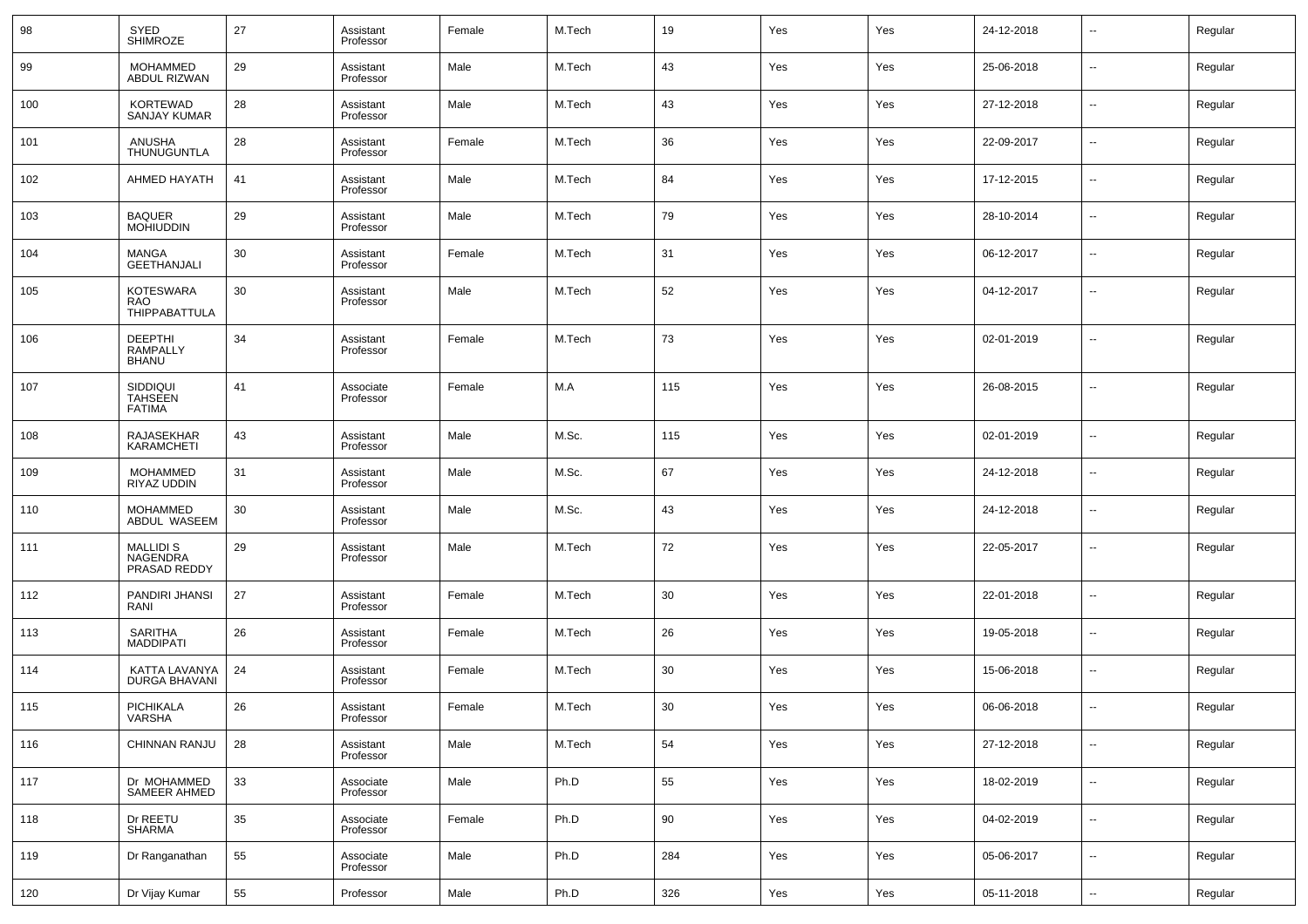| 121 | Dr MAHES<br><b>KUMAR</b>                   | 37 | Associate<br>Professor                              | Male   | Ph.D | 144 | Yes | Yes | 13-02-2019 | ⊶.                       | Regular |
|-----|--------------------------------------------|----|-----------------------------------------------------|--------|------|-----|-----|-----|------------|--------------------------|---------|
| 122 | Dr SYED ANIS<br><b>UDDIN</b>               | 57 | Professor                                           | Male   | Ph.D | 391 | Yes | Yes | 09-03-2018 | ⊷                        | Regular |
| 123 | Dr VERMA VIKAS                             | 36 | Associate<br>Professor                              | Male   | Ph.D | 138 | Yes | Yes | 04-04-2018 | ⊶.                       | Regular |
| 124 | Dr MOHAMMED<br>IMTHATHULLAH<br><b>KHAN</b> | 31 | Associate<br>Professor                              | Male   | Ph.D | 67  | Yes | Yes | 31-07-2017 | ⊷                        | Regular |
| 125 | Dr BHARATHI<br>SUBRAMANIA                  | 56 | Professor                                           | Male   | Ph.D | 307 | Yes | Yes | 07-07-2018 | ⊷                        | Regular |
| 126 | Dr SHAIK SHA<br>VALI                       | 50 | Professor                                           | Male   | Ph.D | 306 | Yes | Yes | 12-01-2007 | $\overline{\phantom{a}}$ | Regular |
| 127 | Dr MOHAMMED<br>YOUSUF ALI                  | 54 | Dean / Principal /<br>Director / Vice<br>Chancellor | Male   | Ph.D | 391 | Yes | Yes | 12-12-2018 | ⊷                        | Regular |
| 128 | Dr SYED AZAM<br>PASHA QUADRI               | 44 | Professor                                           | Male   | Ph.D | 283 | Yes | Yes | 21-08-2006 | --                       | Regular |
| 129 | Dr ORUGANTI<br>SURYA SOMA<br>SANKAR        | 57 | Assistant<br>Professor                              | Male   | Ph.D | 409 | Yes | Yes | 02-07-2018 |                          | Regular |
| 130 | Dr CHANDRA<br>SEKHAR<br><b>GOTLAGUNTA</b>  | 47 | Professor                                           | Male   | Ph.D | 223 | Yes | Yes | 03-01-2019 | $\overline{\phantom{a}}$ | Regular |
| 131 | Dr J SASI KIRAN                            | 40 | Professor                                           | Male   | Ph.D | 175 | Yes | Yes | 17-08-2016 | $\ddotsc$                | Regular |
| 132 | Dr GUNA<br>SEKHARAN                        | 45 | Professor                                           | Male   | Ph.D | 252 | Yes | Yes | 12-06-2018 | $\overline{\phantom{a}}$ | Regular |
| 133 | Dr SWARNALATA<br>SRIPADA                   | 62 | Professor                                           | Female | Ph.D | 223 | Yes | Yes | 04-08-2016 | ⊷                        | Regular |
| 134 | Dr RAJASREE<br>RAO YANDRA                  | 59 | Professor                                           | Female | Ph.D | 355 | Yes | Yes | 22-02-2016 | $\overline{\phantom{a}}$ | Regular |
| 135 | Dr CHAKRADHAR<br>GOUD                      | 49 | Professor                                           | Male   | Ph.D | 264 | Yes | Yes | 22-09-2015 | $\overline{\phantom{a}}$ | Regular |
| 136 | Dr PUJALI<br>MANIGANDA                     | 34 | Associate<br>Professor                              | Male   | Ph.D | 130 | Yes | Yes | 04-06-2018 | $\overline{\phantom{a}}$ | Regular |
| 137 | Dr KANDUKURI<br><b>NAGI REDDY</b>          | 51 | Professor                                           | Male   | Ph.D | 355 | Yes | Yes | 22-01-2018 | $\overline{\phantom{a}}$ | Regular |
| 138 | Dr PRAMOD<br>KUMAR GOUDA                   | 53 | Professor                                           | Male   | Ph.D | 276 | Yes | Yes | 20-11-2018 | --                       | Regular |
| 139 | Dr C KARTHIK                               | 33 | Associate<br>Professor                              | Male   | Ph.D | 120 | Yes | Yes | 15-04-2019 | $\overline{\phantom{a}}$ | Regular |
| 140 | Dr K VENKATA<br>RAMANA                     | 33 | Associate<br>Professor                              | Male   | Ph.D | 142 | Yes | Yes | 08-01-2018 | $\sim$                   | Regular |
| 141 | Dr M<br>SREENIVASULA<br><b>MANDA</b>       | 36 | Associate<br>Professor                              | Male   | Ph.D | 180 | Yes | Yes | 11-01-2018 | ⊷                        | Regular |
| 142 | Dr S ALTAF<br><b>HUSSAIN</b>               | 49 | Dean / Principal /<br>Director / Vice<br>Chancellor | Male   | Ph.D | 283 | Yes | Yes | 12-06-2016 | $\overline{\phantom{a}}$ | Regular |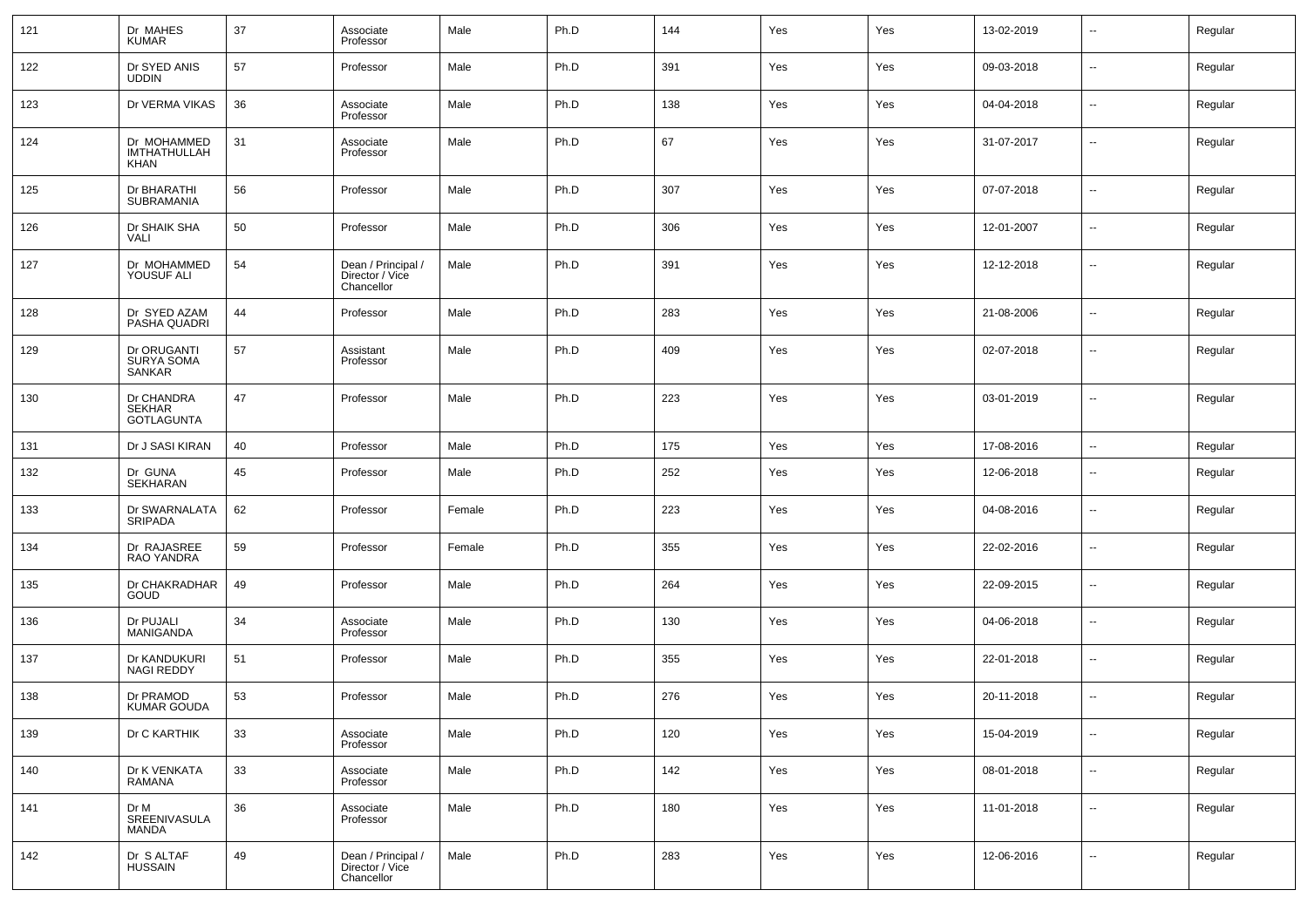| 143 | VADDEMGUNTA<br><b>SUBBARAO</b>                     | 29     | Assistant<br>Professor | Male   | M.Tech | 49  | Yes | Yes | 27-06-2016 | $\sim$                   | Regular |
|-----|----------------------------------------------------|--------|------------------------|--------|--------|-----|-----|-----|------------|--------------------------|---------|
| 144 | <b>HYMAVATHI</b><br>MELLACHERU                     | 34     | Assistant<br>Professor | Female | M.Tech | 66  | Yes | Yes | 07-01-2015 | $\overline{\phantom{a}}$ | Regular |
| 145 | G Kumar                                            | 37     | Assistant<br>Professor | Male   | M.Tech | 106 | Yes | Yes | 23-06-2011 | $\overline{\phantom{a}}$ | Regular |
| 146 | Dr N Raghu                                         | 39     | Associate<br>Professor | Male   | Ph.D   | 84  | Yes | Yes | 13-11-2017 | $\sim$                   | Regular |
| 147 | Dr T Subhash                                       | 49     | Professor              | Male   | Ph.D   | 244 | Yes | Yes | 28-06-2018 | $\overline{\phantom{a}}$ | Regular |
| 148 | T SUJITH KUMAR                                     | 29     | Assistant<br>Professor | Male   | M.Tech | 27  | Yes | Yes | 14-02-2019 | --                       | Regular |
| 149 | <b>MALEK MOHD</b><br><b>HASEEM</b><br>SHAREEFUDDIN | 33     | Assistant<br>Professor | Male   | M.Tech | 45  | Yes | Yes | 15-02-2019 | ш,                       | Regular |
| 150 | Pralhad Kumar                                      | 41     | Associate<br>Professor | Male   | M.Tech | 175 | Yes | Yes | 05-02-2015 | --                       | Regular |
| 151 | Syed Aslam                                         | 59     | Assistant<br>Professor | Male   | M.Tech | 67  | Yes | Yes | 22-07-2019 | $\overline{\phantom{a}}$ | Regular |
| 152 | Mohd<br>Rahmathullah<br>Khan                       | 26     | Assistant<br>Professor | Male   | M.Tech | 30  | Yes | Yes | 10-07-2019 | --                       | Regular |
| 153 | Syed Faraz<br>Ahmed                                | 28     | Assistant<br>Professor | Male   | M.Tech | 31  | Yes | Yes | 09-07-2019 | --                       | Regular |
| 154 | Nithin Chandra<br>Manas                            | 28     | Assistant<br>Professor | Male   | M.Tech | 55  | Yes | Yes | 15-07-2019 | $\overline{\phantom{a}}$ | Regular |
| 155 | Pandit K                                           | 47     | Assistant<br>Professor | Male   | M.Tech | 103 | Yes | Yes | 22-02-2015 | $\overline{\phantom{a}}$ | Regular |
| 156 | Salman Shah<br>Quadri                              | 31     | Assistant<br>Professor | Male   | M.Tech | 79  | Yes | Yes | 23-07-2019 | $\overline{a}$           | Regular |
| 157 | <b>G RADHIKA</b>                                   | 31     | Assistant<br>Professor | Female | M.Sc.  | 43  | Yes | Yes | 07-02-2018 | $\overline{\phantom{a}}$ | Regular |
| 158 | AMER NOOR<br><b>KHAN</b>                           | 30     | Assistant<br>Professor | Male   | M.Tech | 45  | Yes | Yes | 06-10-2017 | $\overline{a}$           | Regular |
| 159 | N Naveen Kumar                                     | 29     | Assistant<br>Professor | Male   | M.Tech | 55  | Yes | Yes | 11-07-2019 | $\overline{\phantom{a}}$ | Regular |
| 160 | <b>BOLLU KIRAN</b><br><b>KUMAR</b>                 | 28     | Assistant<br>Professor | Male   | M.Tech | 43  | Yes | Yes | 10-07-2019 | $\overline{\phantom{a}}$ | Regular |
| 161 | SANGAM<br>EKASILA                                  | $27\,$ | Assistant<br>Professor | Female | M.Tech | 17  | Yes | Yes | 06-02-2019 |                          | Regular |
| 162 | MOHD ABDUL<br>SHAHAB                               | 28     | Assistant<br>Professor | Male   | M.Tech | 43  | Yes | Yes | 13-07-2019 | u,                       | Regular |
| 163 | MOHD KHAN                                          | 28     | Assistant<br>Professor | Male   | M.Tech | 43  | Yes | Yes | 13-05-2019 | u,                       | Regular |
| 164 | SYED HABEEB<br>MOHIUDDIN                           | $27\,$ | Assistant<br>Professor | Male   | M.Tech | 43  | Yes | Yes | 08-05-2019 | u,                       | Regular |
| 165 | Dr S KHALEEL<br>AHAMED                             | 37     | Associate<br>Professor | Male   | Ph.D   | 55  | Yes | Yes | 08-07-2019 | $\overline{\phantom{a}}$ | Regular |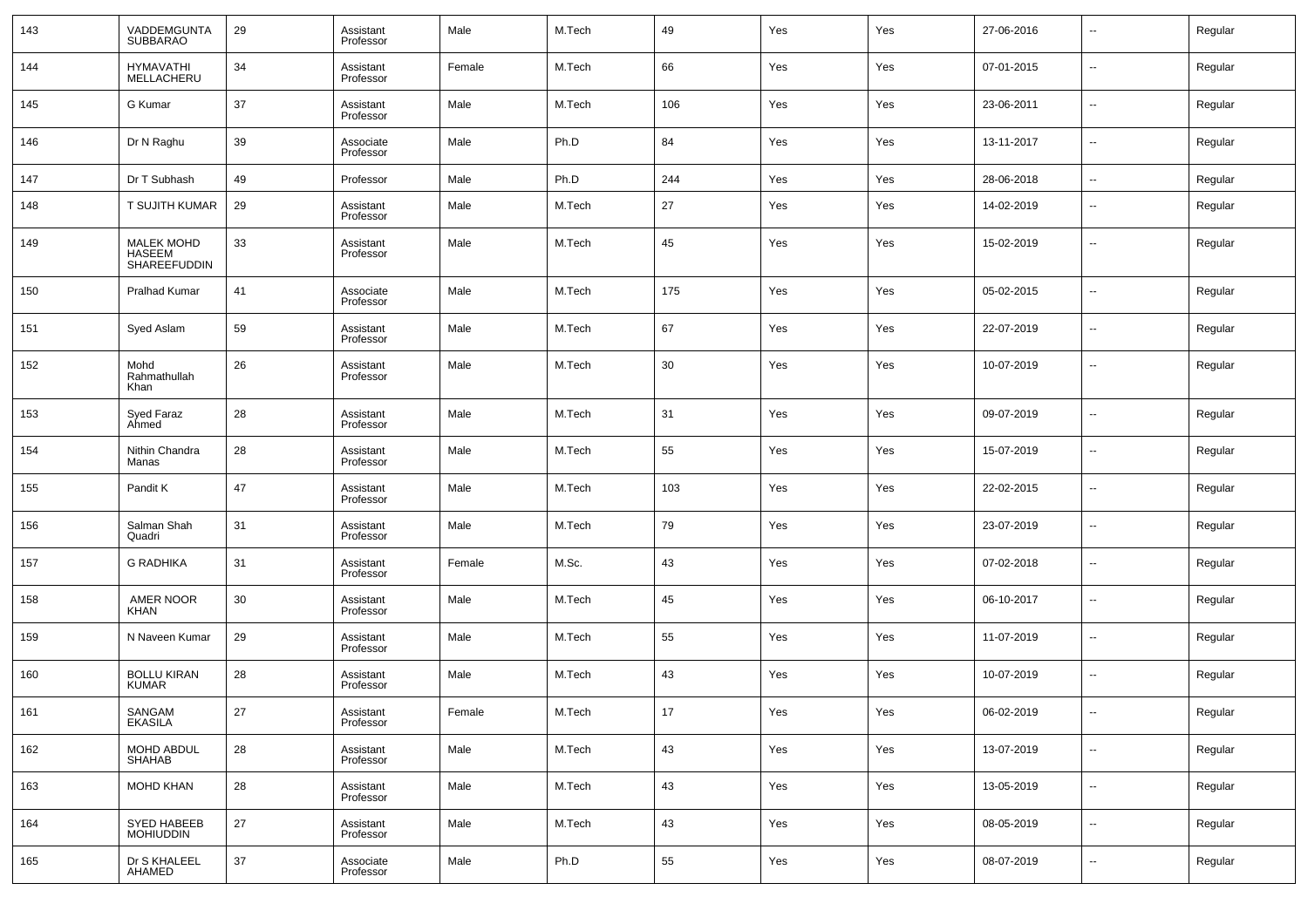| 166 | SHAIK IMAM<br><b>SAHEB</b>        | 44 | Associate<br>Professor | Male   | M.Tech    | 247 | Yes | Yes | 30-07-2019 | $\overline{\phantom{a}}$ | Regular |
|-----|-----------------------------------|----|------------------------|--------|-----------|-----|-----|-----|------------|--------------------------|---------|
| 167 | <b>B VINUTHA</b>                  | 32 | Assistant<br>Professor | Female | M.Tech    | 43  | Yes | Yes | 08-07-2019 | $\overline{\phantom{a}}$ | Regular |
| 168 | G VASUDA                          | 30 | Assistant<br>Professor | Female | M.Tech    | 12  | Yes | Yes | 08-07-2019 | $\overline{\phantom{a}}$ | Regular |
| 169 | N DEEPIKA RANI                    | 33 | Assistant<br>Professor | Female | M.Tech    | 23  | Yes | Yes | 19-08-2019 | $\overline{\phantom{a}}$ | Regular |
| 170 | DHANALAKSHMI                      | 30 | Assistant<br>Professor | Female | M.Tech    | 23  | Yes | Yes | 20-08-2019 | $\overline{\phantom{a}}$ | Regular |
| 171 | K SRIVIDYA                        | 27 | Assistant<br>Professor | Female | M.Tech    | 31  | Yes | Yes | 30-12-2019 | $\overline{\phantom{a}}$ | Regular |
| 172 | <b>MOHAMMADI</b><br>JAVERIA       | 31 | Assistant<br>Professor | Female | M.Tech    | 55  | Yes | Yes | 24-12-2019 | $\overline{\phantom{a}}$ | Regular |
| 173 | SYED<br>AHMEDUDDIN                | 30 | Assistant<br>Professor | Male   | M.Tech    | 79  | Yes | Yes | 08-05-2019 | $\overline{\phantom{a}}$ | Regular |
| 174 | <b>ABDUL KAREEM</b>               | 25 | Assistant<br>Professor | Male   | M.Tech    | 19  | Yes | Yes | 28-10-2019 | $\overline{\phantom{a}}$ | Regular |
| 175 | <b>T SANTHOSH</b><br><b>KUMAR</b> | 31 | Assistant<br>Professor | Male   | M.Tech    | 79  | Yes | Yes | 24-12-2019 | $\overline{\phantom{a}}$ | Regular |
| 176 | <b>ANKUSH KUMAR</b>               | 34 | Assistant<br>Professor | Male   | M.Tech    | 43  | Yes | Yes | 08-07-2019 | $\overline{\phantom{a}}$ | Regular |
| 177 | MALLESH<br><b>KUMAR</b>           | 31 | Assistant<br>Professor | Male   | M.Tech    | 79  | Yes | Yes | 08-07-2019 | $\overline{\phantom{a}}$ | Regular |
| 178 | D NARSAIAH                        | 39 | Associate<br>Professor | Male   | M.Tech    | 115 | Yes | Yes | 08-07-2019 | $\overline{\phantom{a}}$ | Regular |
| 179 | SAPNA<br>GANGRADE                 | 40 | Assistant<br>Professor | Female | M.Tech    | 49  | Yes | Yes | 15-07-2019 | $\overline{\phantom{a}}$ | Regular |
| 180 | N RESHMI                          | 36 | Assistant<br>Professor | Female | M.Tech    | 60  | Yes | No  | 15-07-2019 | 30-06-2020               | Regular |
| 181 | <b>B MADHURI</b>                  | 26 | Assistant<br>Professor | Female | M.Tech    | 12  | Yes | Yes | 15-07-2019 | $\overline{\phantom{a}}$ | Regular |
| 182 | Dr TANVEER<br><b>FATIMA</b>       | 34 | Assistant<br>Professor | Female | Ph.D      | 31  | Yes | Yes | 08-07-2019 | $\overline{\phantom{a}}$ | Regular |
| 183 | <b>GRACE KUMARI</b><br>ANCHE      | 41 | Assistant<br>Professor | Female | M.A       | 103 | Yes | Yes | 03-01-2020 | $\overline{\phantom{a}}$ | Regular |
| 184 | PADMAJA RANI                      | 47 | Assistant<br>Professor | Female | M.A       | 175 | Yes | Yes | 14-01-2019 | $\overline{\phantom{a}}$ | Regular |
| 185 | RAFI AHMED                        | 46 | Assistant<br>Professor | Male   | M.A       | 91  | Yes | Yes | 01-06-2019 | ۰.                       | Regular |
| 186 | CHANDRA<br><b>KUMAR</b>           | 33 | Assistant<br>Professor | Male   | M.Sc(Phy) | 91  | Yes | Yes | 08-07-2019 | $\overline{\phantom{a}}$ | Regular |
| 187 | ANJUM AFROZE                      | 50 | Associate<br>Professor | Female | M.Sc.     | 271 | Yes | Yes | 22-07-2019 | $\overline{\phantom{a}}$ | Regular |
| 188 | DAMERA<br><b>VENKATESH</b>        | 28 | Assistant<br>Professor | Male   | M.Tech    | 43  | Yes | Yes | 24-12-2018 | ۰.                       | Regular |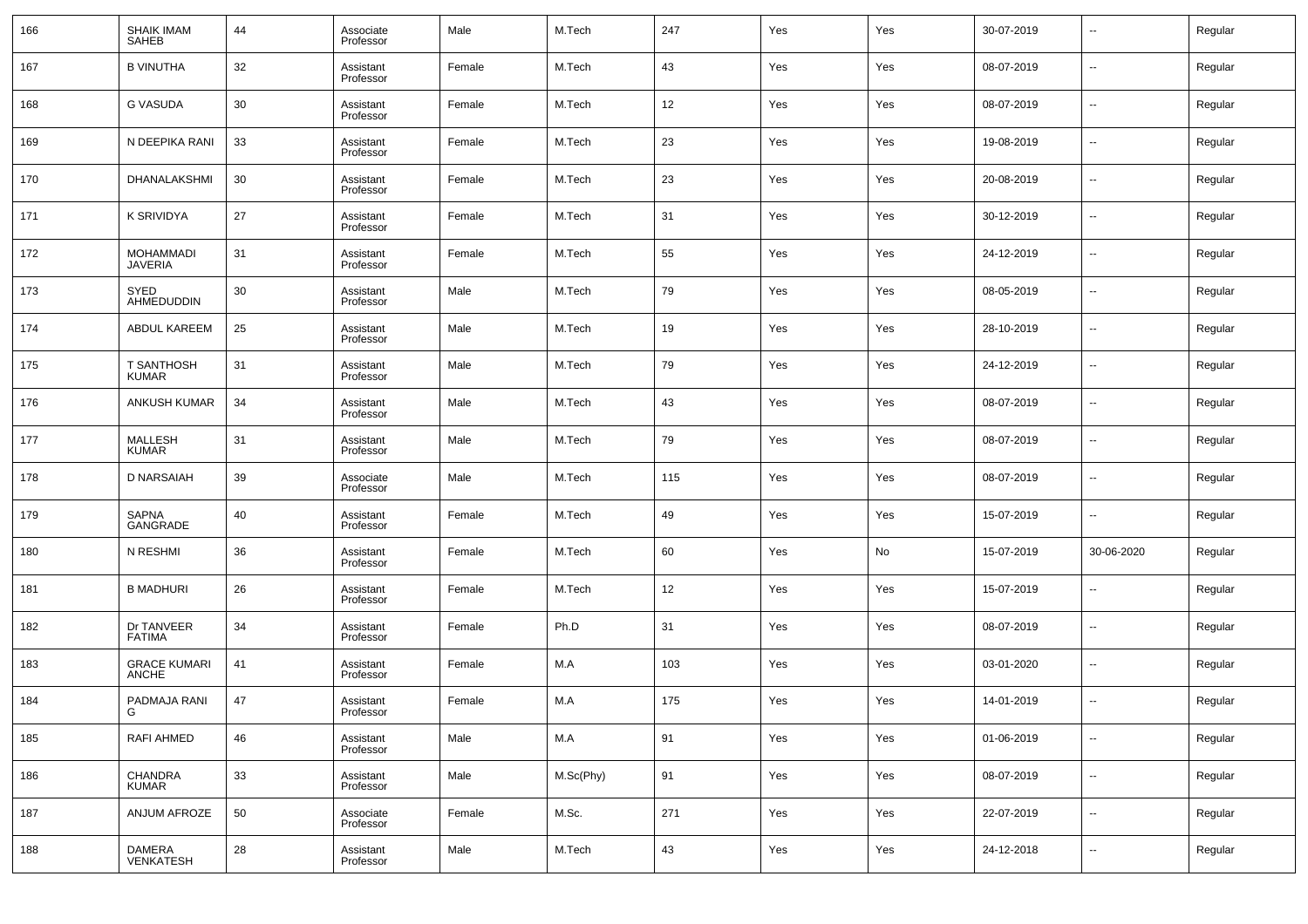| 189 | KANEEZ FATIMA                       | 33 | Assistant<br>Professor | Female | M.Tech     | 67  | Yes | Yes | 08-07-2019 | --                       | Regular |
|-----|-------------------------------------|----|------------------------|--------|------------|-----|-----|-----|------------|--------------------------|---------|
| 190 | K VANITHA                           | 36 | Associate<br>Professor | Female | MBA        | 115 | Yes | Yes | 02-08-2019 | −−                       | Regular |
| 191 | J JAYALAKSHMI                       | 41 | Assistant<br>Professor | Female | <b>MBA</b> | 91  | Yes | Yes | 01-08-2019 | н.                       | Regular |
| 192 | K KRISHNA RAO                       | 56 | Associate<br>Professor | Male   | <b>MBA</b> | 175 | Yes | Yes | 03-02-2020 | н.                       | Regular |
| 193 | <b>UDAYAN BAKSHI</b>                | 39 | Assistant<br>Professor | Male   | <b>MBA</b> | 108 | Yes | Yes | 26-12-2019 | н.                       | Regular |
| 194 | <b>UPPALA SRI</b><br>VANI           | 31 | Assistant<br>Professor | Female | M.Tech     | 43  | Yes | Yes | 18-05-2019 | н.                       | Regular |
| 195 | PRABHAKAR                           | 32 | Assistant<br>Professor | Male   | M.Tech     | 38  | Yes | Yes | 20-05-2019 | н.                       | Regular |
| 196 | VENKATESH<br><b>BANAVATH</b>        | 30 | Assistant<br>Professor | Male   | M.Tech     | 38  | Yes | Yes | 02-05-2019 | −−                       | Regular |
| 197 | <b>G AJAY KUMAR</b>                 | 30 | Assistant<br>Professor | Male   | M.Tech     | 55  | Yes | Yes | 09-07-2019 | н.                       | Regular |
| 198 | PRADEEP<br><b>KUMAR</b>             | 26 | Assistant<br>Professor | Male   | M.Tech     | 12  | Yes | Yes | 11-07-2019 | $\overline{\phantom{a}}$ | Regular |
| 199 | RASMITA<br><b>MOHANTI</b>           | 33 | Assistant<br>Professor | Female | M.Tech     | 24  | Yes | No  | 02-01-2020 | 30-01-2021               | Regular |
| 200 | <b>DVM RAMANI</b>                   | 55 | Associate<br>Professor | Female | M.Sc.      | 360 | Yes | Yes | 02-08-2019 | --                       | Regular |
| 201 | Y ANIL                              | 37 | Assistant<br>Professor | Male   | M.Sc(Phy)  | 36  | Yes | Yes | 08-07-2019 | −−                       | Regular |
| 202 | <b>JAMPALA</b><br><b>SARIKA</b>     | 31 | Assistant<br>Professor | Female | <b>MBA</b> | 36  | Yes | Yes | 15-12-2017 | −−                       | Regular |
| 203 | <b>SWAPNIKA</b><br><b>JAMPALA</b>   | 34 | Assistant<br>Professor | Female | MBA        | 36  | Yes | Yes | 15-12-2017 | $\overline{\phantom{a}}$ | Regular |
| 204 | <b>BARIGADA</b><br><b>TEJASWINI</b> | 28 | Assistant<br>Professor | Female | M.Tech     | 12  | Yes | Yes | 20-05-2019 | $\overline{\phantom{a}}$ | Regular |
| 205 | <b>BATHULA</b><br><b>JYOTHI</b>     | 28 | Assistant<br>Professor | Female | M.Tech     | 12  | Yes | Yes | 18-05-2019 | $\overline{\phantom{a}}$ | Regular |
| 206 | <b>SHAIK</b><br><b>DARGAIAH</b>     | 26 | Assistant<br>Professor | Male   | M.Tech     | 12  | Yes | Yes | 22-10-2019 | $\overline{\phantom{a}}$ | Regular |
| 207 | M SUDHAKAR                          | 33 | Assistant<br>Professor | Male   | M.Tech     | 14  | Yes | Yes | 18-05-2019 | $\overline{a}$           | Regular |
| 208 | S PULLAIAH                          | 45 | Assistant<br>Professor | Male   | M.Tech     | 60  | Yes | Yes | 20-05-2019 | $\sim$                   | Regular |
| 209 | Dr MURALI BABU                      | 40 | Professor              | Male   | Ph.D       | 192 | Yes | Yes | 08-07-2019 | $\sim$                   | Regular |
| 210 | Dr V GAJENDRA<br><b>KUMAR</b>       | 42 | Professor              | Male   | Ph.D       | 180 | Yes | Yes | 17-07-2019 | $\sim$                   | Regular |
| 211 | Dr ARCHANA<br>SRINATH               | 36 | Associate<br>Professor | Female | Ph.D       | 67  | Yes | Yes | 13-01-2020 | $\sim$                   | Regular |